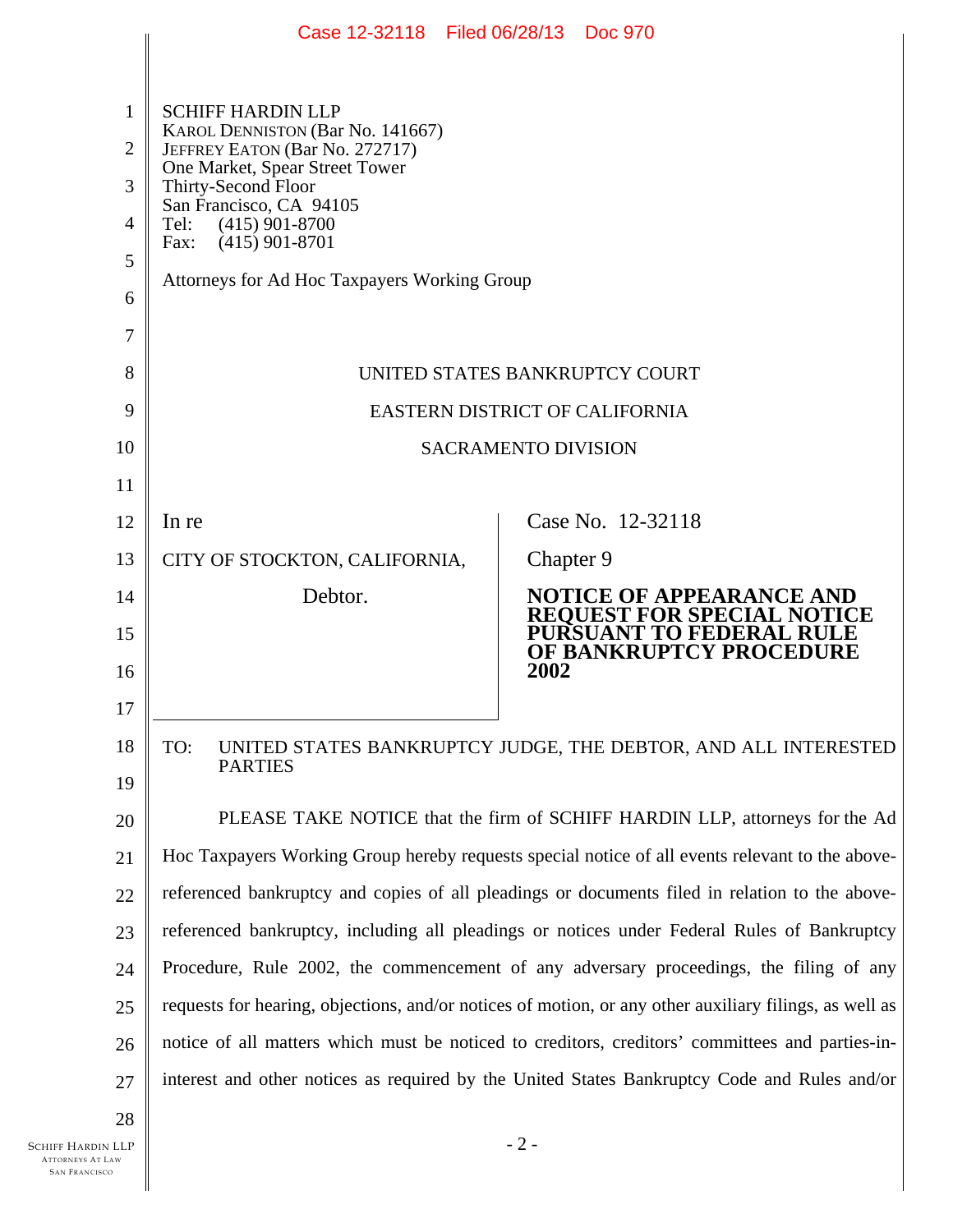## Case 12-32118 Filed 06/28/13 Doc 970

| $\mathbf{1}$      | Local Rules of the above-referenced bankruptcy court. <sup>1</sup>                                                                                                                                                                            |  |  |
|-------------------|-----------------------------------------------------------------------------------------------------------------------------------------------------------------------------------------------------------------------------------------------|--|--|
| $\mathbf{2}$      | SCHIFF HARDIN LLP, requests that for all notice purposes and for inclusion in the                                                                                                                                                             |  |  |
| 3                 | Master Mailing List and the Master Emailing List in this case, the following address be used:                                                                                                                                                 |  |  |
| $\overline{4}$    | Karol K. Denniston                                                                                                                                                                                                                            |  |  |
| 5                 | Jeffrey D. Eaton<br><b>SCHIFF HARDIN LLP</b>                                                                                                                                                                                                  |  |  |
| 6                 | One Market, Spear Street Tower<br>Thirty Second Floor                                                                                                                                                                                         |  |  |
| 7                 | San Francisco, CA 94105<br>kdenniston@schiffhardin.com                                                                                                                                                                                        |  |  |
| 8                 | jeaton@schiffhardin.com                                                                                                                                                                                                                       |  |  |
| 9                 | Neither this Request for Special Notice nor any subsequent appearance, pleading, claim,                                                                                                                                                       |  |  |
| 10                | proof of claim, documents, suit, motion nor any other writing or conduct, shall constitute a waiver                                                                                                                                           |  |  |
| 11                | of the party's:                                                                                                                                                                                                                               |  |  |
| 12                | Right to have any and all final orders in any and all non-core matters entered only<br>a.                                                                                                                                                     |  |  |
| 13                | after de novo review by a United States District Court Judge;                                                                                                                                                                                 |  |  |
| 14                | Right to receive service pursuant to Fed. R. Civ. P. 4 made applicable to the instant<br>$b$ .                                                                                                                                                |  |  |
| 15                | proceeding by Fed. R. Bankr. P. 7004, notwithstanding Schiff Hardin LLP's participation in the                                                                                                                                                |  |  |
| 16                | instant proceeding. This Request for Special Notice shall not operate as a confession and/or                                                                                                                                                  |  |  |
| 17                | concession of jurisdiction. Moreover, the within party does not authorize Schiff Hardin LLP,                                                                                                                                                  |  |  |
| 18                | either expressly or impliedly through Schiff Hardin LLP's participation in the instant proceeding,                                                                                                                                            |  |  |
| 19                | to act as its agent for purposes of service under Fed. R. Bankr. P. 7004;                                                                                                                                                                     |  |  |
| 20                | Right to trial by jury in any proceeding as to any and all matters so triable herein,<br>$\mathbf{c}$ .                                                                                                                                       |  |  |
| 21                | whether or not the same be designated legal or private rights, or in any case, controversy or                                                                                                                                                 |  |  |
| 22                | proceeding related hereto, notwithstanding the designation or not of such matters as "core                                                                                                                                                    |  |  |
| 23                | proceedings" pursuant to $28$ U.S.C. $157(b)(2)(H)$ , and whether such jury trial right is pursuant to                                                                                                                                        |  |  |
| 24                | statute or the United States Constitution;                                                                                                                                                                                                    |  |  |
|                   |                                                                                                                                                                                                                                               |  |  |
| 25                | The Working Group members are parties in interest in this case. The Ninth Circuit recently considered the breadth<br>of Section 1109(b)'s definition of "party in interest" and held that standing as a party in interest is coextensive with |  |  |
| 26                | Article III standing under the Constitution. In re Thorpe Insulation Co., 677 F.3d 869, 884 (9th Cir. 2012).<br>Specifically, taxpayers that will be affected by a tax increase proposed by the plan or that will primarily bear the          |  |  |
| 27                | costs of the plan's implementation—such as the Working Group members—are parties in interest in a Chapter 9 case.<br>See In re Mount Carbon Metropolitan District, No. 97-20215, 1999 WL 34995477, *5 (Bankr. D. Colo., July 20,              |  |  |
| 28<br>${\rm LLP}$ | 1999); Ault v. Emblem Corp. (In re Wolf Creek Valley Metropolitan District No. IV), 138 B.R. 610 (D. Colo. 1992).<br>$-3-$                                                                                                                    |  |  |

I